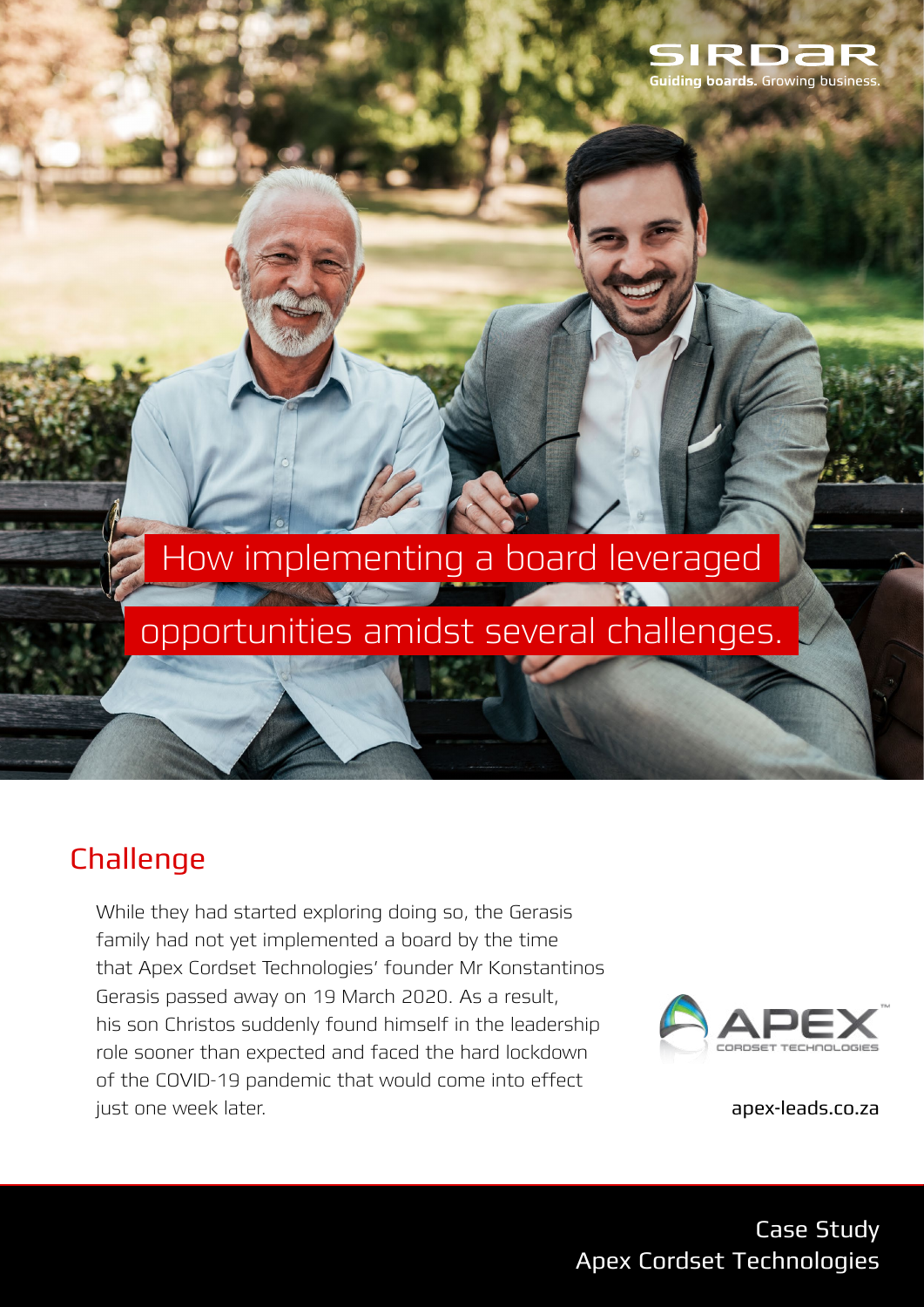#### Solution

Christos felt that implementing a formal board immediately was not the right thing to do given the difficult circumstances that the management team found themselves in during a period of uncertainty and that had not been experienced by anyone before. Having completed Sirdar's Applied Directorship Programme as an investment in taking over from his dad once he retired, Christos recognised the benefit of implementing an interim board. In discussion with Sirdar's Founding Partner, Carl Bates, Christos decided to go ahead with it knowing that it would provide a supportive yet objective team to run things past at such a critical time in the life of the business.

Sirdar's Tim Holmes and Kieron McRae joined the interim board for an initial period of 12 months, after which a board was officially implemented, with Sirdar preparing managers to take up leadership and board positions.

Sirdar also takes care of the secretarial services, which Christos believes the board could not do without.

### Value

The timing of implementing an interim board was impeccable as the business faced further supply chain challenges shortly thereafter. The silver lining is that it culminated in a buy-out of a supplier after a thorough due diligence process supported by the board. This should see turnover grow by R200m in the next 12 months.

A big step was bringing other team members into planning the business's strategic direction, which secured more buy-in and understanding of where the business is headed and what needs to be achieved by when.

**Furthermore, the business identified its most important pillars and appointed a leader for each, allowing Christos to focus on what requires his attention. He says, "I think the performance management process that we are busy implementing is probably going to be one of the biggest wins we have in the business since implementing the board. Even though we were considering doing that before we put a board in place, the board helped us to get there."**

The board process is now more formalised and structured, although Christos admits that there is still a lot to learn before the process becomes second nature.

#### Client Profile

**Apex Cordset Technologies** is a second-generation family business that manufactures electrical moulded plugs, appliance couplers and cord extension sets, and does wire harnessing for the electronic detonator industry.